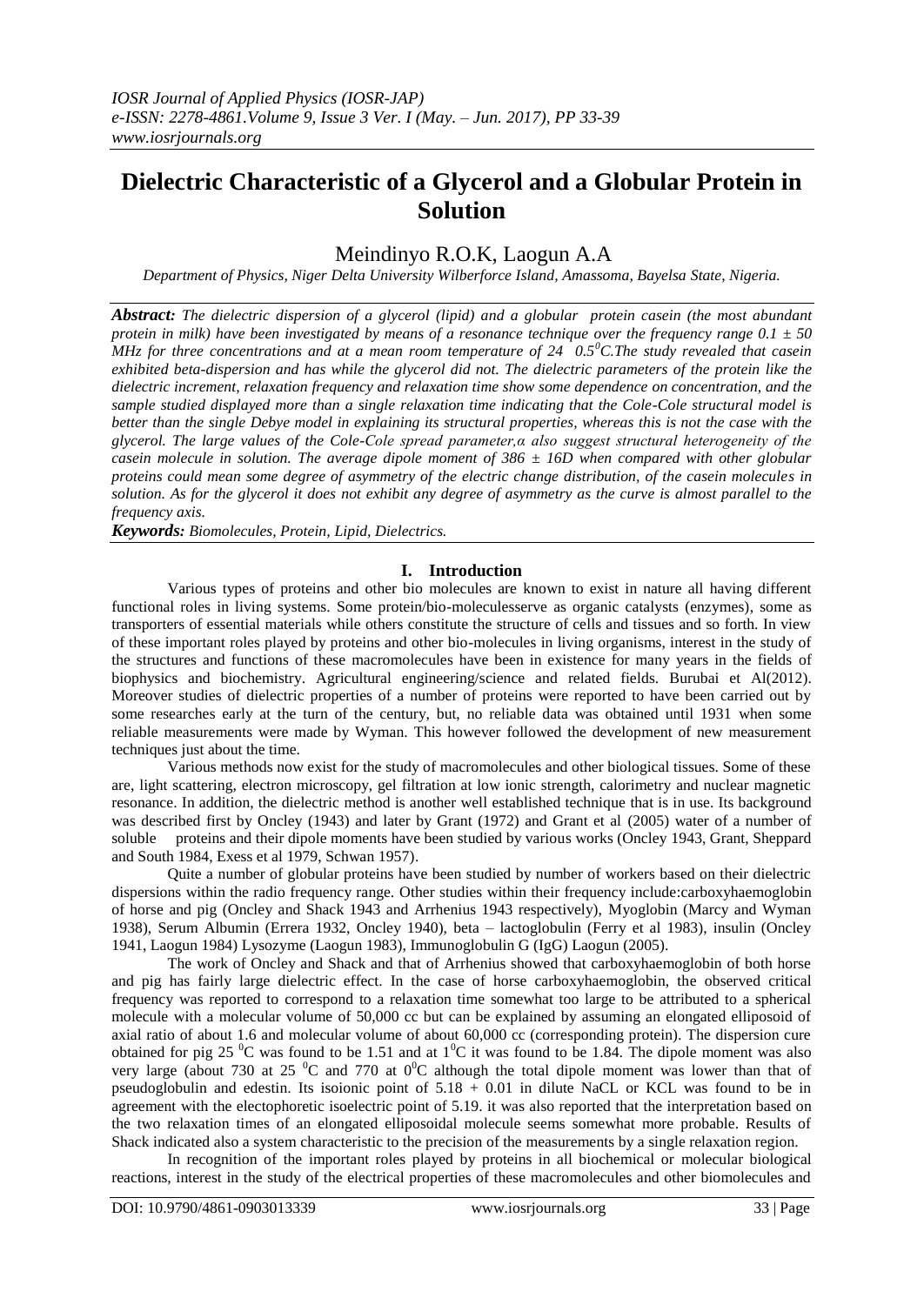cells has for long existed. This is from the understanding that such biochemical reactions are electrical in nature and as such must conform with the laws of physics and electrostatics. That the wide variety of ways in which biomolecules can intereaxt with one another is a result of their electrical properties and therefore an understanding of these properties can yield information about their structures and functions. If the biochemical reactions and molecular behaviours are understood properly, scientist in these fields will be better able (among other things) to design and synthesize possible drugs (the molecular spanners) which could modify selectively the kinetic perturbations which are manifested universally in disease and ageing. Some of such drugs likened as "anti-enzyme guided missiles" might selectively inhibit unwanted or over-reactive enzymes or other proteins while synthetic models might replenish or other proteins while synthetic models might replenish or replace those which are deficient or missing ( Elmore 1968).

Studies carried out by various researchers on proteins like insult(a hormone), immunoglobulin G and such other proteins and the useful results obtained from these studies lend weight to this claim. For instance it is as a result of dielectric studies carried by researchers like Edelman et al (1960) and Laogun (1985) on the immune defense protein immune defense protein immunoglobulin G that showed that the protein is polar in nature and that this polar nature correlates with the bifunctional role of the protein. That one of the fragments (the FC fragment) which is negatively charged can be made to from crystals under certain conditions while the other (Fab fragment) is a positively charge region, a property which assists in its antigen-antibody interactions with predominantly negatively charged proteins and cells. For instance, Therefore knowledge on the distribution of electric charge on biomolecules is important in explaining some of its biological properties.

The needed information about the structure and charge distribution on protein molecules can be obtained by measuring their electrical permittivity or dielectric constant  $(\epsilon^1)$  and conductivity ( $\Box$ )in aqueous solution, Oncley (1943), and Laogun et al (1984). From the characteristic dispersion or relaxation of the molecules in solution, the relaxation time and the dielectric increment of the protein can be calculated. The relaxation time is related to the shape and size of the molecule while the dielectric increment is related to the dipole moment.

It is an established fact (Gabriel et al 1983) that interaction of radio-waves with biological media produce heat. The heat dissipated in this process is proportional to 0  $E^2$  where 0 is the conductivity and  $E^1$  is the electric field. For heterogeneous materials the value of o will very throughout the medium. Also the relative permittivity  $E^1$ , of the material depends on the nature of the materials under consideration and this together with the conductivity also depends on the frequency and temperature.

In the light of foregoing therefore it was decided to investigate the characteristic dielectric dispersions of certain crystalline samples of the globular protein-casein in solution. This is in order to establish the distinctions between the dielectric dispersions of crystalline samples of this protein and other globular proteins which will aid in explaining its different structural and functional properties. And also, to compare the results with those of other proteins a less complex molecules link propylene glycol.

#### **II. Dielectric Theory**

Dielectric theory emerged from experimental observation by Michael Faraday in the mid nineteenth centuries and was developed later by Clarke Maxwell. It all resulted from the need for practical insulators since Faraday's early experiments on electrostatics were founded on the isolation of electrostatic charge by dielectric materials which do not conduct the charge away.

The result fundamental in Faraday's experiments was that if in a charged condenser, the air space between the plates is filled with a solid or liquid insulator the potential between the plates is lowered. On the other hand if the potential difference between the plates is kept constant the charge on each plate is increased and hence, the capacity of the condenser C is increased by a factor independent of the shape or dimensions of the conductor and is solely characteristics of the medium. The factor is called dielectric constant or specific inductive capacity. Hence the fundamental relations for the capacity of a condenser is given by

 ${}^{c}$ dielectric =  $\epsilon_r C_{vacum}$  1 When  $\epsilon_r$  is called permittivity of the material relative to free space. ∈

i.e. 
$$
\epsilon_r = \frac{e}{\epsilon_0}
$$
 or  $\epsilon = \epsilon_r \epsilon_o$ 

Where  $\in$  is the permittivity of the medium and  $\in_0$  is the permittivity of free space. Where  $\in$  "<sub>dp</sub> is the loss due to dipole polarization. The dielectric constant generally decreases here because the permanent dipoles of the bimolecular cannot match field reversals. Also the proportion of the frictional retarding forces are larger that the orienting ones. In 1929 Debye derived an equation describing the form of this dispersion curve.

This behaviour may be stated formerly by an equation  $\epsilon_{w} = \epsilon_{\infty} + \int^{\infty} \times (t) exp. (jwt) dt$ 

3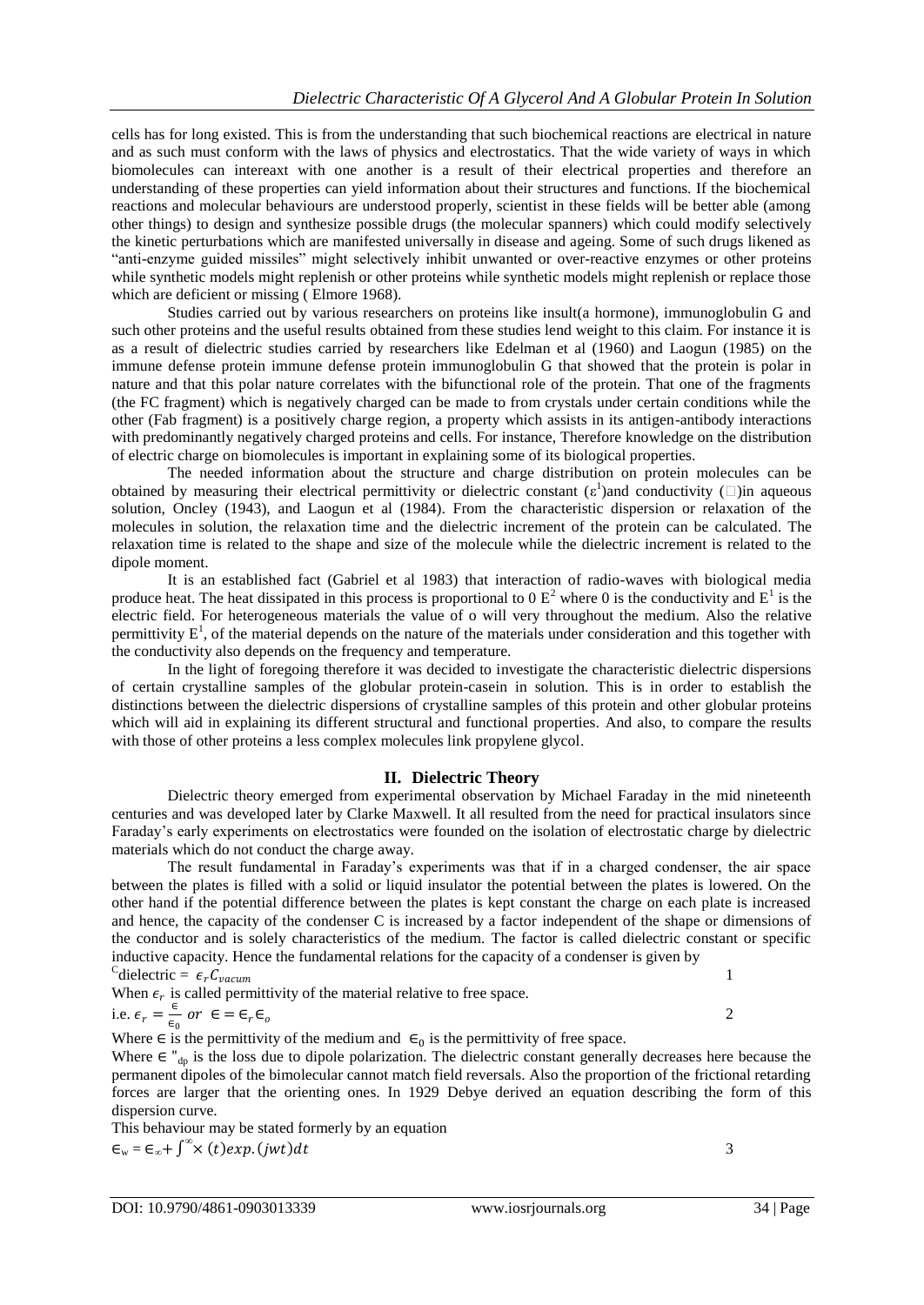In which  $\epsilon_{\infty}$  is the value of permittivity of infinite frequency which is a constant and X(t) is some sort of decay factor according to the lagging of polarization behind the applied field. Clearly x(t) will be connected with the total permittivity such that it can be put in but if it has two chains and above it is termed oligomeric. The component chains are called subunits or protomer

#### **Construction Of Sample Cell**

#### **III. Materials And Methods**

By a well-established fact that the measuring cell which contains the sample critically affects the accuracy of the measured dielectric parameters. A possible source of error is inductance of the lads of the electrodes, which can be minimized by using short leads. Hence, to obtain very accurate values of the dielectric the method of Laogun et al (1983) was employed to construct the dielectric cell used.

The dielectric cell used consists of a Pyrex glass tube of internal diameter 0.6cm terminated at the two ends of the centrally placed upper electrodes of diameter 0.4cm mounted on the inner sides of Perspex plates at the ends of the Pyrex glass tube. The Centre of each electrode was soldered at the outside to a short connection lead of about 3cm in length. The permittivity of air was measured at different electrode separations, d of 2cm, 4cm, 6cm, 8cm, 10cm and 12cm and a graph of interelectrode capacitance, c against d grave a minimum for C at 6cm. therefore a cell with inteelectrode separation of 6cm was used. The sample solutions were prepared by dissolving an appropriate amount of the powder in distilled water to produce 2.5 %, 5% and 10% solution concentration for the protein, which were considered sufficient to give reliable dielectric data (Laogun 1984).

#### Determination Of  $∈$  AND  $\sigma$

The measurement of the real part of the permittivity  $\in$  is generally done by measuring the change in capacitance of a condenser, brought about by the introduction of the dielectric between the electrodes. The introduction of the dielectric between the electrodes. The imaginary part ∈ " is found from the measurement of tan s, the loss factor arising from the introduction of the dielectric.

Values of the real part of the relative permittivity  $\epsilon$  and frequency dependent conductivity  $\sigma$  of the protein studied were obtained at frequencies in the range of 0.1-50MHz using a resonance technique (Laogun et at (1986). This technique makes use of a Macroni Q-meter TF1245 working in conjunction with an oscillator TF1246.

The capacitance  $C_1$  and the Q-factors  $Q_1$  of the test circuit without the specimen were determined at resonance using suitable inductor. And  $C_2$  and  $Q_2$ , the respective values with the specimen connected were again determined at resonance. The effective capacitance, C of the specimen under study was given by,

The quantities  $\epsilon^1$ , (the relativity permittivity)  $\epsilon^{11}$ , (the dielectric loss) and  $\Box$  (the total conductivity) are dependent only on the structural properties as well as on the composition of the specimen and not on the dimensions of the cell.

To determine the cell constant K, and the residual capacitance co for the dielectric cell used in this work, the method of Laogun et al (1983) was employed.

Measurement of the effective capacitance C were made for distilled water and for air, at frequencies within the range of 0.1 to 50 MHz and were checked by using glycerol and propylene glycerol.

The cell constant K was calculated from the relation

$$
K\equiv C_1-C_w\over E^1_w
$$

And the residual capacitance, Co Cw – Kew where  $C_1$  is the capacitance obtained and Cw is the capacitance when water is introduced in the cell. The cell constant obtained in this way was 0.0052620 and the residual capacitance was 0.83470. The samples were introduced into the cell using a fine hypodermic needle making sure that no air bubbles are trapped.

### **Sample Preparation**

The experiments were performed using boring casein, (casein isolated from bovine milk), three times crystallized, dialyzed and lyophilized power with 98% useful and unambiguous information can be obtained at a molecular level as has been previously observed (Grant et al 1978).

The complexiation of structure of the casein and its composition could be used in explaining the origin of the observed dispersion. The marked difference obtained in the change of relative permittivity  $\epsilon^1$ , conductivity  $\Box$  with frequency may be associated partly with structural differences in terms of amino acid composition, and conformations of the molecule. The high value of the relative permittivity  $\epsilon^1$  is usually found at the lower frequency part of the frequency range. This maybe explained in general by polarization of the

4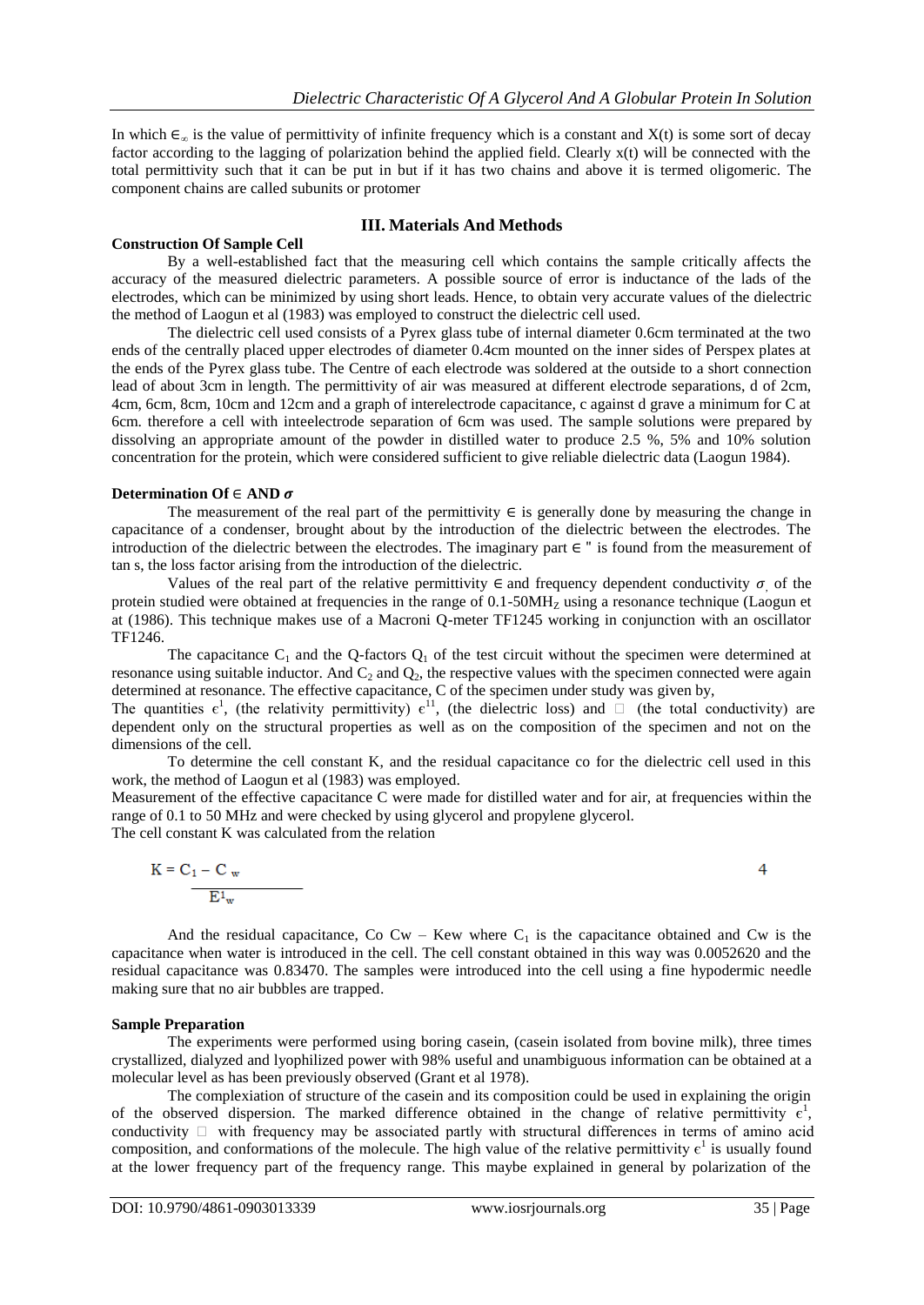molecules at these frequencies (Laogun et al 1983) and the rotation of polar molecules (Grant et al 1978). Also it is believed that in the relaxation region, molecules are on logner able to rotate with the applied electric field.

#### **IV. Results And Discussion**

The result of the relative permittivity of glycerol is given in table 1 where it may be seen that the measured relative permittivity is independent of frequency over the range considered. The data which has been plotted. Table 1,2,3 and 4 show the variation of the dispersion parameters, relative permittivity  $\varepsilon^1$ , conductivity  $\alpha$ , dielectric loss  $\varepsilon$ <sup>11</sup> and the phase defect, tan α with frequency respectively for the three concentrations of the globular protein – casein in solution. It obvious that all cases exhibit pronounced frequency dependence of the relative permittivity especially between 1.0 MHz and 20 MHz. The Cole-Cole plots of  $\epsilon^1$  are shown in figure 2,3 and 4 for the three different concentrations of casein solution. Form these plots the Cole-Cole spread parameter, α, was obtained. In general the Cole-Cole spread parameter, α varies between 0 and 1. For a single Debye relaxation,  $\alpha = 0$ . The value of α for all three samples considered varies between 0.13 and 0.22 with a mean of  $0.17 \pm 0.02$ . This indicates that in general, the date exhibit a distribution of relaxation frequencies since  $\alpha$  is significantly greater than zero in all cases.

**Table 1:** variation of dielectric constant  $E^1$  for glycerol with frequency

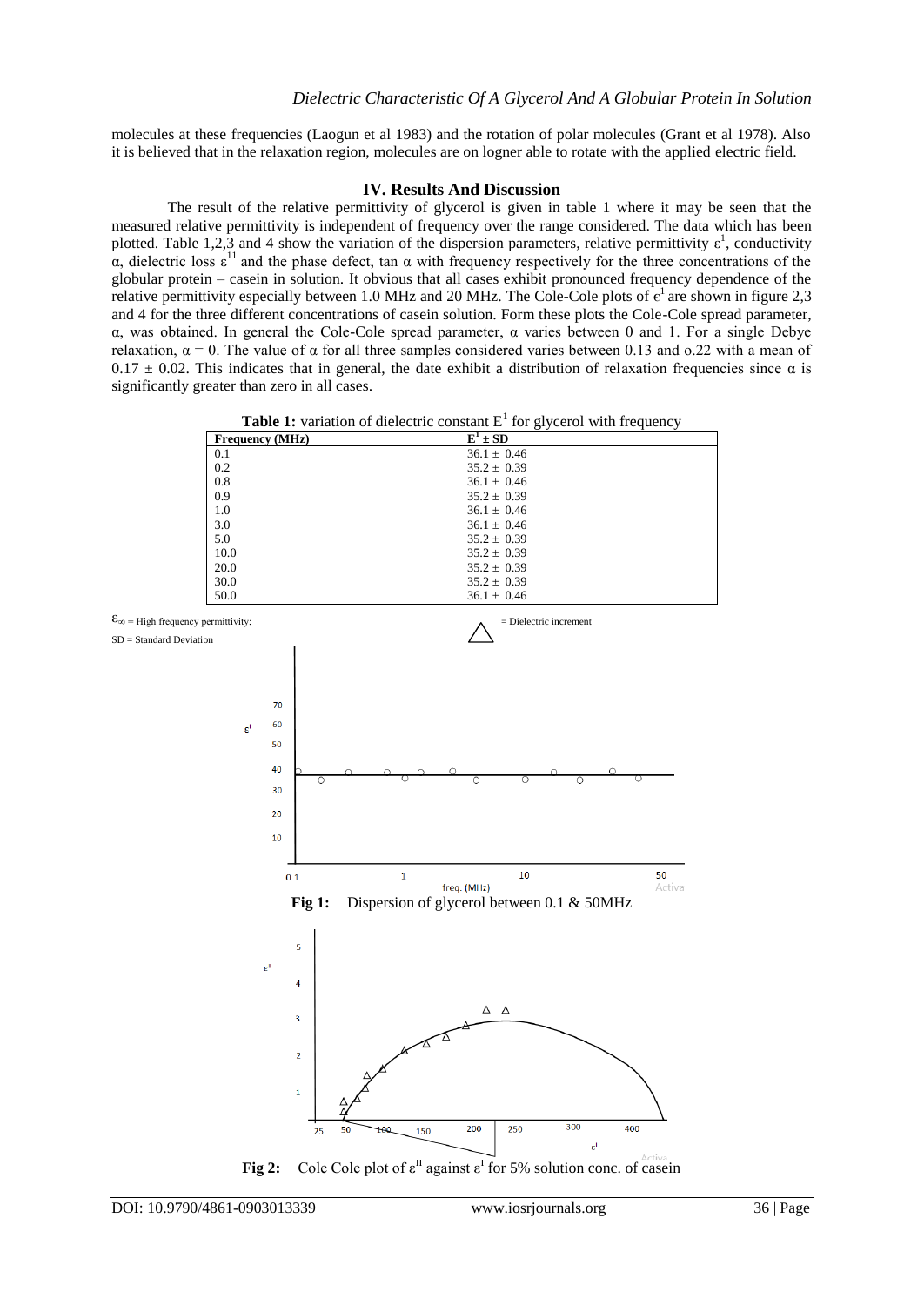

**Fig 3:** Cole Cole plot of  $\varepsilon$ <sup>II</sup> against  $\varepsilon$ <sup>I</sup> for 25% solution conc. of casein



**Fig 4:** Cole Cole plot of  $\varepsilon$ <sup>II</sup> against  $\varepsilon$ <sup>I</sup> for 10% solution conc. of casein

The distribution of relaxation frequencies suggests motions of the dipoles which result in frequency variation of the dielectric constant and the appearance of "dielectric loss" over a broad band of frequencies. When the field is changing sufficiently fast, the molecular forces impeding the dipoles orientation dominate and the dipoles become unable to follow the changes. At these frequencies the orientation of the permanent dipoles no longer contributes to the dielectric constant. Moreover, in certain frequency bands a phase lag between the field and dipole orientation develops and energy is drawn from the electrical source by the material and is dissipated as heat. This phenomenon is described by a complex representation of the dielectric permittivity ε\* given by

$$
E^* = \varepsilon^* - i\varepsilon^*
$$

 $E^* = \varepsilon^* - j \varepsilon^*$  5 Where  $\varepsilon^1$  is the real of the dielectric constant and  $\varepsilon^i$  is the imaginary part and is known as the dielectric loss which is a parameter describing the motion of the electric change, that is, a conduction phenomenon. Dielectrics are often known to display conduction on the displacement current, but also from actual charge transport (e.g. ionic conduction as in electrolytes). The conductivity is usually represented byσand its effect would be to an additional term to the dielectric loss from these plots. It can be seen that from the values of  $\Box$ show on table 8 that casein molecules in solution do not exhibit a single Debye behaviour since  $\Box$  is significantly different from zero for all three samples. In the case of glycerol molecule there is no structural heterogeneity as it is a simple molecule. It can therefore be said that the Cole-Cole model gives a better fit for the measured dielectric parameters which shows a spread of the relaxation times and frequencies for casein and there is no structural hetero glycerol for this biomolecules structural glycerol is a simple polyol compound. It is a colorless, viscous liquid that is sweet-tasting and non-toxic. The glycerol backbone is found in all lipids known as triglycerides.

#### **Structure of a Glycerol**

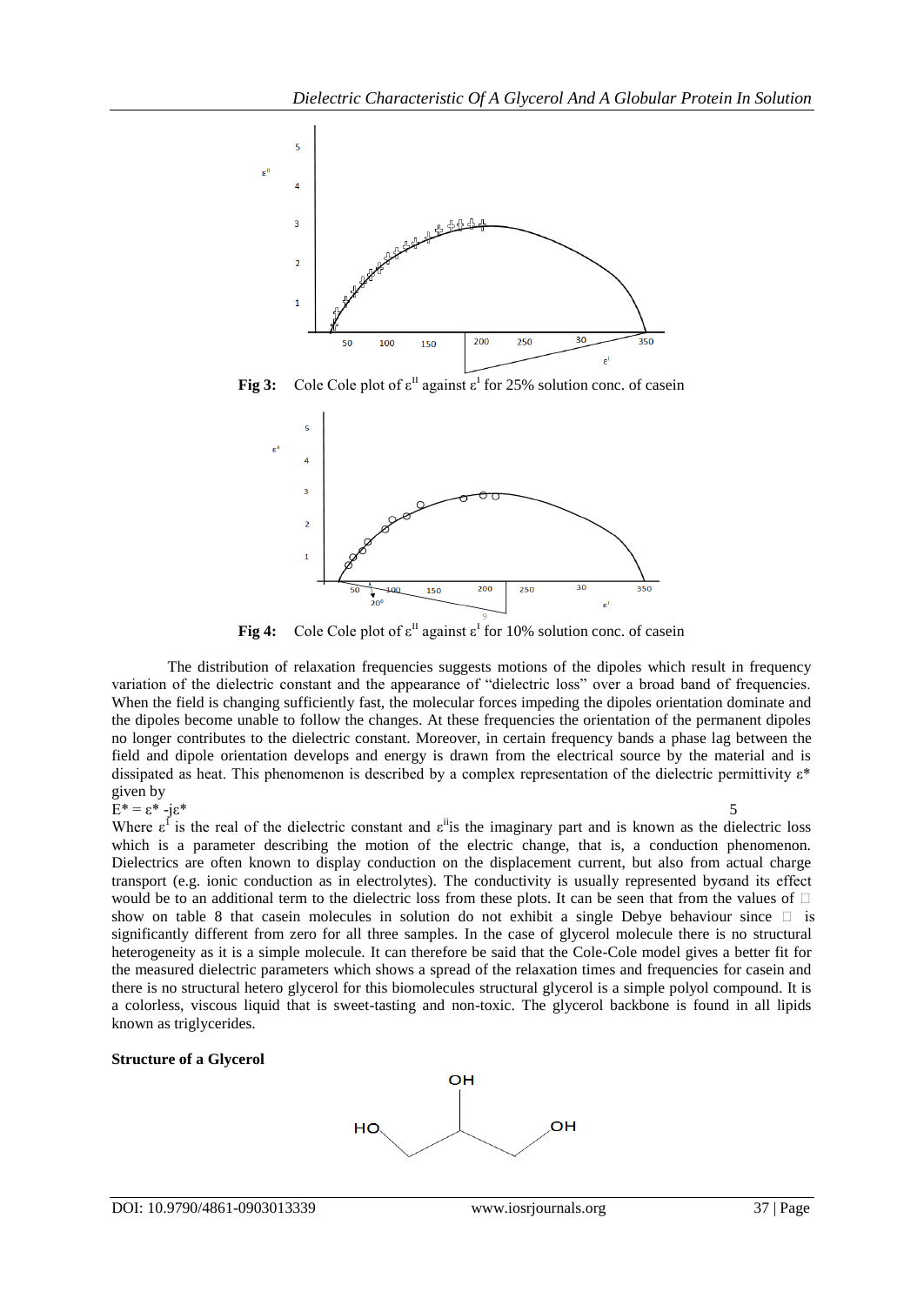These may be related to structural and electrical properties of the molecules in solution. Actually the need for such accurate data on the dielectric parameters for proteins and other biological materials has been will recognized as this will help in proper understanding of the structure and functions of these biomolecules at the molecular level (Laogun 2005, Mckenzie 2005). During the last five decades, dramatic progress has been made in the knowledge of the biochemistry of proteins especially globular proteins as related to their dielectric properties. A remarkable picture is gradually emerging of their structure and the relationship of these structures to their biological functions. This study

| Frequency (MH <sub>z</sub> ) | Tan s |      |      |
|------------------------------|-------|------|------|
|                              | 2.5%  | 5%   | 10%  |
| 0.1                          | 1.216 | 1.31 | 1.19 |
| 0.3                          | 1.18  | 1.31 | 1.20 |
| 0.5                          | 1.34  | 1.39 | 1.52 |
| 0.8                          | 1.997 | 1.85 | 1.42 |
| 0.9                          | 1.43  | 1.48 | 2.18 |
| 1.0                          | 1.72  | 1.74 | 2.14 |
| 1.5                          | 1.49  | 1.72 | 1.36 |
| 2.0                          | 1.15  | 1.70 | 1.12 |
| 3.0                          | 1.12  | 1.32 | 1.27 |
| 4.0                          | 1.03  | 1.23 | 1.36 |
| 5.0                          | 0.84  | 0.86 | 1.20 |
| 7.0                          | 0.89  | 0.77 | 0.96 |
| 8.0                          | 0.71  | 0.84 | 0.92 |
| 10.0                         | 0.68  | 0.89 | 0.86 |
| 15.0                         | 0.54  | 0.40 | 0.82 |
| 20.0                         | 0.44  | 0.65 | 0.81 |
| 30.0                         | 0.53  | 0.6  | 0.71 |
| 50.0                         | 0.39  | 0.67 | 0.74 |

**Table 2:** Variation Of Phase Defect Tan S, With Frequency For 3 Concentrations Of Caesine Solution.

**TABLE 3:** Variation Of Relative Permittivity E<sup>i</sup> With Frequency For Three Concentrations Of CaseinSolutions.

| Frequency $(MH_Z)$ | Relative permittivity, $EI$ |                |                      |
|--------------------|-----------------------------|----------------|----------------------|
|                    | % conc.= $2.5$              | % conc. $=5.0$ | $% \text{conc.10.0}$ |
| 0.1                | 125.6                       | 149.9          | 193.4                |
| 0.3                | 125.2                       | 149.3          | 193.4                |
| 0.5                | 124.6                       | 148.2          | 192.9                |
| 0.8                | 124.2                       | 147.9          | 192.9                |
| 0.9                | 124.2                       | 147.9          | 183.4                |
| 1.0                | 122.0                       | 145.4          | 184.9                |
| 1.5                | 120.0                       | 142.4          | 154                  |
| 2.0                | 116.2                       | 129.9          | 145.4                |
| 3.0                | 114.0                       | 130.9          | 135.9                |
| 4.0                | 112.0                       | 120.9          | 126.4                |
| 5.0                | 110.2                       | 106.9          | 116.9                |
| 7.0                | 104.4                       | 107.4          | 107.4                |
| 8.0                | 98.9                        | 99.9           | 99.9                 |
| 10.0               | 97.9                        | 98.9           | 88.9                 |
| 15.0               | 88.9                        | 98.9           | 98.9                 |
| 20.0               | 78.9                        | 88.9           | 98.9                 |
| 30.0               | 78.9                        | 78.9           | 78.9                 |
| 50.0               | 88.9                        | 98.9           | 98.9                 |

TABLE 4: Variation Of Relative Permittivity  $\mathbf{C}^i$  With Frequency For Three Concentrations Of Casein Solutions

| Frequency $(MHz)$ | Relative Permittivity $EI$ |                 |                |  |
|-------------------|----------------------------|-----------------|----------------|--|
|                   | % Conc. $= 2.5$            | % Conc. $= 5.0$ | % Conc. $10.0$ |  |
| 0.1               | 125.6                      | 149.9           | 193.4          |  |
| 0.3               | 125.2                      | 149.3           | 193.4          |  |
| 0.5               | 124.6                      | 148.2           | 192.9          |  |
| 0.8               | 124.2                      | 147.9           | 192.9          |  |
| 0.9               | 124.2                      | 147.9           | 183.4          |  |
| 1.0               | 122.0                      | 145.4           | 192.9          |  |
| 1.5               | 120.0                      | 142.4           | 192.9          |  |
| 2.0               | 116.2                      | 129.9           | 183.4          |  |
| 3.0               | 114.0                      | 130.9           | 184.9          |  |
| 4.0               | 112.0                      | 120.9           | 154            |  |
| 5.0               | 110.2                      | 106.9           | 145.4          |  |
| 7.0               | 104.4                      | 107.4           | 99.9           |  |
| 8.0               | 98.9                       | 107.4           | 88.9           |  |